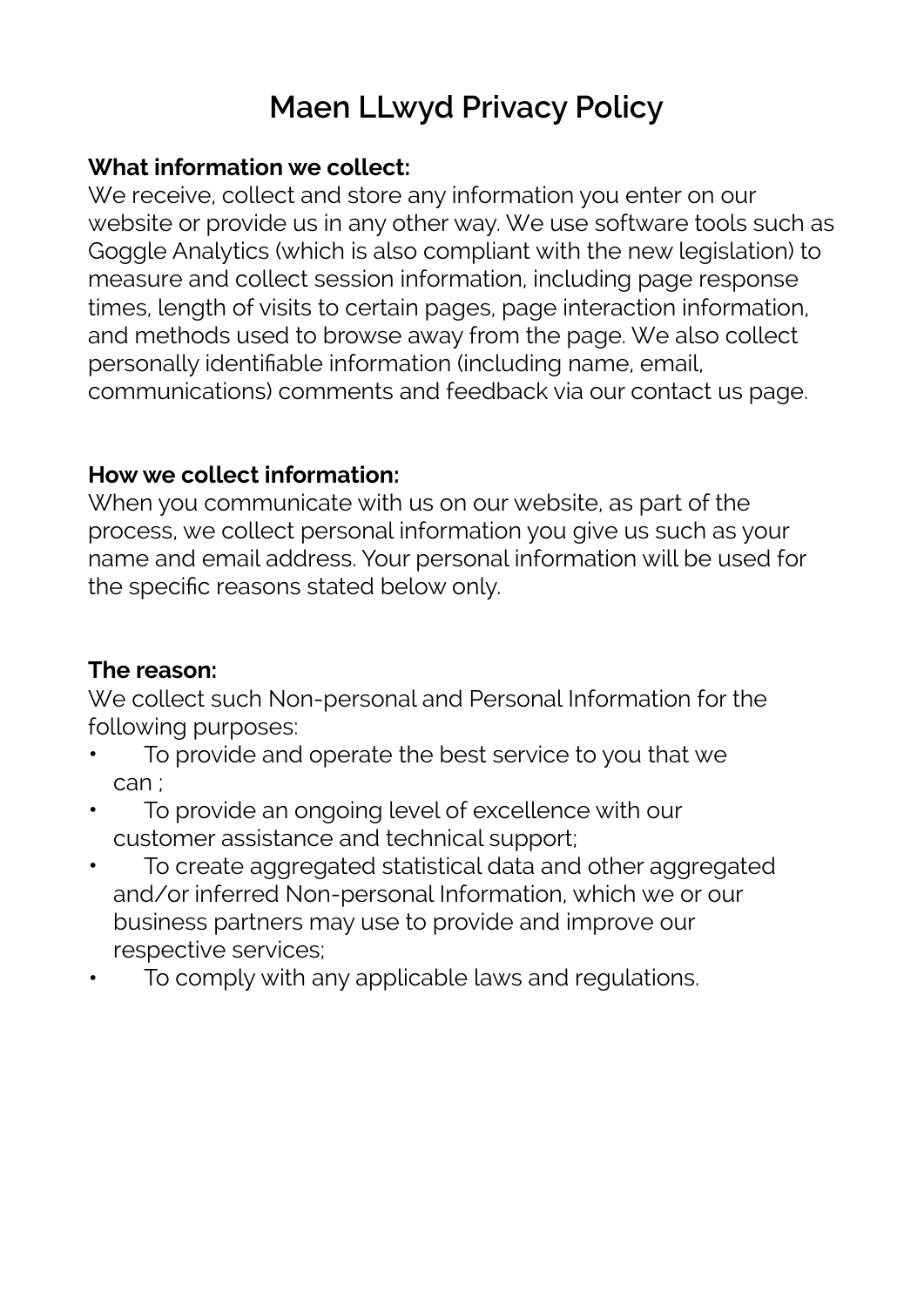### **How we store, use, share and disclose your site visitors' personal information?**

Maen Llwyd is hosted on the Wix.com platform. Wix.com provides us with the online platform that allows us to provide and market our services to you. Your data may be stored through Wix.com's data storage, databases and the general Wix.com applications. They store your data on secure servers behind a firewall.

Any information received via our contact us page on the website is stored via Wix logging system and deleted after 31 days unless further communication has been made.

#### **How we communicate with your site visitors?**

if you are an agreed / current client of Maen Llwyd We may contact you to notify you regarding your account, to troubleshoot problems with your account, to resolve a dispute, to collect fees or monies owed, to poll your opinions through surveys or questionnaires, to send updates about our company, or as otherwise necessary to contact you to enforce our User Agreement, applicable national laws, and any agreement we may have with you. For these purposes we may contact you via email, telephone, text messages, and postal mail.

#### **How we use cookies and other tracking tools?**

We collect Device Information using the following technologies: - "Cookies" are data files that are placed on your device or computer and often include an anonymous unique identifier. For more information about cookies, and how to disable cookies, visit [http://](https://l.facebook.com/l.php?u=http%3A%2F%2Fwww.allaboutcookies.org%2F&h=ATPCsHh-VtATsVA-acv8c-UQTSNdRXJNs2E4FPhCbZIh0xuIhp2OVWqt0chBmN-ECgnrHa-rscOrf-efaYaRRBnFRl8_1ab6DZTSTj-mfKKbb90uqQn-CFvW) [www.allaboutcookies.org](https://l.facebook.com/l.php?u=http%3A%2F%2Fwww.allaboutcookies.org%2F&h=ATPCsHh-VtATsVA-acv8c-UQTSNdRXJNs2E4FPhCbZIh0xuIhp2OVWqt0chBmN-ECgnrHa-rscOrf-efaYaRRBnFRl8_1ab6DZTSTj-mfKKbb90uqQn-CFvW).

Maen Llwyd uses the services of Goggle Analytics which tracks personal information through the use of cookies, for details on Goggles Privacy policy and data storage please see their privacy policy [https://policies.google.com/privacy](https://l.facebook.com/l.php?u=https%3A%2F%2Fpolicies.google.com%2Fprivacy&h=ATPCsHh-VtATsVA-acv8c-UQTSNdRXJNs2E4FPhCbZIh0xuIhp2OVWqt0chBmN-ECgnrHa-rscOrf-efaYaRRBnFRl8_1ab6DZTSTj-mfKKbb90uqQn-CFvW)